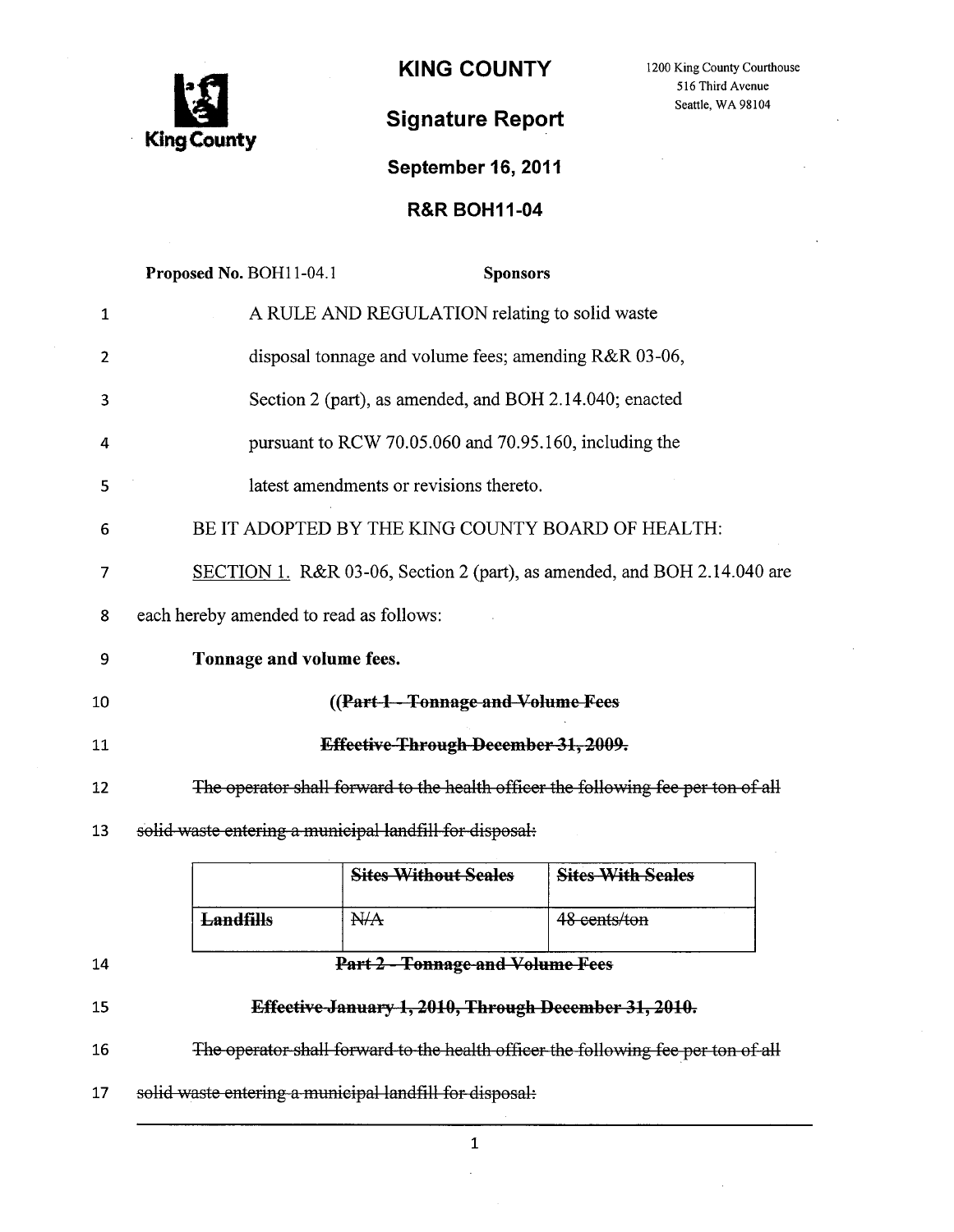| <b>Sites Without</b>    |     |                  |
|-------------------------|-----|------------------|
| <b>SealesSites With</b> |     |                  |
| <b>Seales</b>           |     |                  |
| <del>Landfills</del>    | NłA | $53$ cents/ton)) |

### 18 **Part**  $((3))$  1 - Tonnage and Volume Fees

### 19 Effective January 1, 2011, Through December 31, 2011.

20 The operator shall forward to the health officer the following fee per ton of all

21 solid waste entering a municipal landfill for disposal:

| <b>Sites Without</b>    |     |              |
|-------------------------|-----|--------------|
| <b>ScalesSites With</b> |     |              |
| <b>Scales</b>           |     |              |
| Landfills               | N/A | 56 cents/ton |

# 22 **Part**  $((4))$   $\overline{2}$  - Tonnage and Volume Fees

### 23 Effective January 1, 2012, and Thereafter.

24 The operator shall forward to the health officer the following fee per ton of all

25 solid waste entering a municipal landfill for disposal:

| <b>Sites Without</b>    |     |                                   |
|-------------------------|-----|-----------------------------------|
| <b>ScalesSites With</b> |     |                                   |
| <b>Scales</b>           |     |                                   |
| Landfills               | N/A | $((59 \text{ cents}))$ \$1.09/ton |

26 SECTION 2. Severability. If any provision of this rule or its application to any